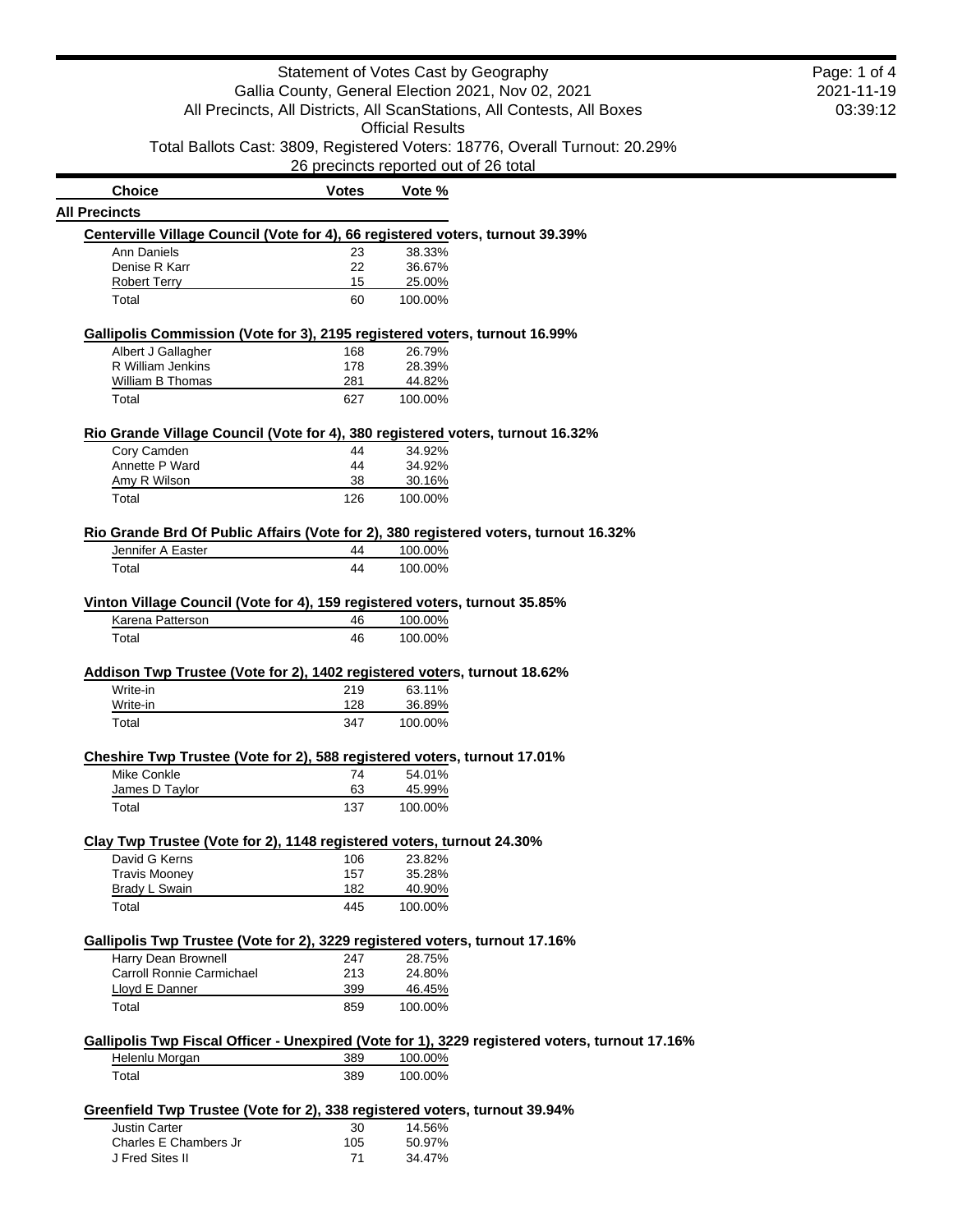| Statement of Votes Cast by Geography                                                | Page: 2 of 4<br>2021-11-19 |                                                                                                                      |  |
|-------------------------------------------------------------------------------------|----------------------------|----------------------------------------------------------------------------------------------------------------------|--|
| Gallia County, General Election 2021, Nov 02, 2021                                  | 03:39:12                   |                                                                                                                      |  |
|                                                                                     |                            | All Precincts, All Districts, All ScanStations, All Contests, All Boxes<br><b>Official Results</b>                   |  |
|                                                                                     |                            |                                                                                                                      |  |
|                                                                                     |                            | Total Ballots Cast: 3809, Registered Voters: 18776, Overall Turnout: 20.29%<br>26 precincts reported out of 26 total |  |
| <b>Choice</b>                                                                       | <b>Votes</b>               | Vote %                                                                                                               |  |
| Total                                                                               | 206                        | 100.00%                                                                                                              |  |
|                                                                                     |                            |                                                                                                                      |  |
| Green Twp Trustee (Vote for 2), 3561 registered voters, turnout 17.07%              |                            |                                                                                                                      |  |
| Lonnie Boggs                                                                        | 468                        | 89.83%                                                                                                               |  |
| Write-in<br>Total                                                                   | 53<br>521                  | 10.17%<br>100.00%                                                                                                    |  |
|                                                                                     |                            |                                                                                                                      |  |
|                                                                                     |                            | Green Twp Trustee - Unexpired (Vote for 1), 3561 registered voters, turnout 17.07%                                   |  |
| <b>Clarke M Saunders</b>                                                            | 440                        | 100.00%                                                                                                              |  |
| Total                                                                               | 440                        | 100.00%                                                                                                              |  |
| Guyan Twp Trustee (Vote for 2), 810 registered voters, turnout 23.33%               |                            |                                                                                                                      |  |
| John H Cardwell                                                                     | 124                        | 47.15%                                                                                                               |  |
| Jeff Fowler                                                                         | 139                        | 52.85%                                                                                                               |  |
| Total                                                                               | 263                        | 100.00%                                                                                                              |  |
| Harrison Twp Trustee (Vote for 2), 594 registered voters, turnout 22.90%            |                            |                                                                                                                      |  |
| Margaret M Adkins                                                                   | 100                        | 50.25%                                                                                                               |  |
| <b>Bobby Angel</b>                                                                  | 99                         | 49.75%                                                                                                               |  |
| Total                                                                               | 199                        | 100.00%                                                                                                              |  |
| Huntington Twp Trustee (Vote for 2), 920 registered voters, turnout 34.02%          |                            |                                                                                                                      |  |
| Jeff Oiler                                                                          | 210                        | 39.62%                                                                                                               |  |
| Roger Shadwick                                                                      | 220                        | 41.51%                                                                                                               |  |
| <b>Gary W Truance</b>                                                               | 100                        | 18.87%                                                                                                               |  |
| Total                                                                               | 530                        | 100.00%                                                                                                              |  |
| Morgan Twp Trustee (Vote for 2), 857 registered voters, turnout 27.77%              |                            |                                                                                                                      |  |
| Jeff Ferrell                                                                        | 72                         | 18.09%                                                                                                               |  |
| John Manley                                                                         | 132                        | 33.17%                                                                                                               |  |
| <b>Richard G Shaddeau Sr</b>                                                        | 91                         | 22.86%                                                                                                               |  |
| <b>Brett Unroe</b>                                                                  | 103                        | 25.88%                                                                                                               |  |
| Total                                                                               | 398                        | 100.00%                                                                                                              |  |
|                                                                                     |                            | Morgan Twp Fiscal Officer - Unexpired (Vote for 1), 857 registered voters, turnout 27.77%                            |  |
| Laura Yost                                                                          | 177                        | 100.00%                                                                                                              |  |
| Total                                                                               | 177                        | 100.00%                                                                                                              |  |
|                                                                                     |                            |                                                                                                                      |  |
| Ohio Twp Trustee (Vote for 2), 566 registered voters, turnout 17.67%<br>Mike Daines | 68                         | 55.74%                                                                                                               |  |
| James E Waugh                                                                       | 54                         | 44.26%                                                                                                               |  |
| Total                                                                               | 122                        | 100.00%                                                                                                              |  |
|                                                                                     |                            |                                                                                                                      |  |
| Perry Twp Trustee (Vote for 2), 752 registered voters, turnout 17.29%<br>Mark Hager |                            | 50.86%                                                                                                               |  |
| Jeffrey A Pope                                                                      | 89<br>86                   | 49.14%                                                                                                               |  |
| Total                                                                               | 175                        | 100.00%                                                                                                              |  |
|                                                                                     |                            |                                                                                                                      |  |
| Raccoon Twp Trustee (Vote for 2), 1329 registered voters, turnout 17.91%            |                            |                                                                                                                      |  |
| <b>Matthew Roberts</b><br>Ronald K White                                            | 165<br>155                 | 51.56%<br>48.44%                                                                                                     |  |
| Total                                                                               | 320                        | 100.00%                                                                                                              |  |
|                                                                                     |                            |                                                                                                                      |  |
|                                                                                     |                            | Springfield Twp Trustee (Vote for 2), 2204 registered voters, turnout 17.11%                                         |  |
| Scott L Howell                                                                      | 254                        | 50.20%                                                                                                               |  |
| Vaughn Taylor                                                                       | 252                        | 49.80%                                                                                                               |  |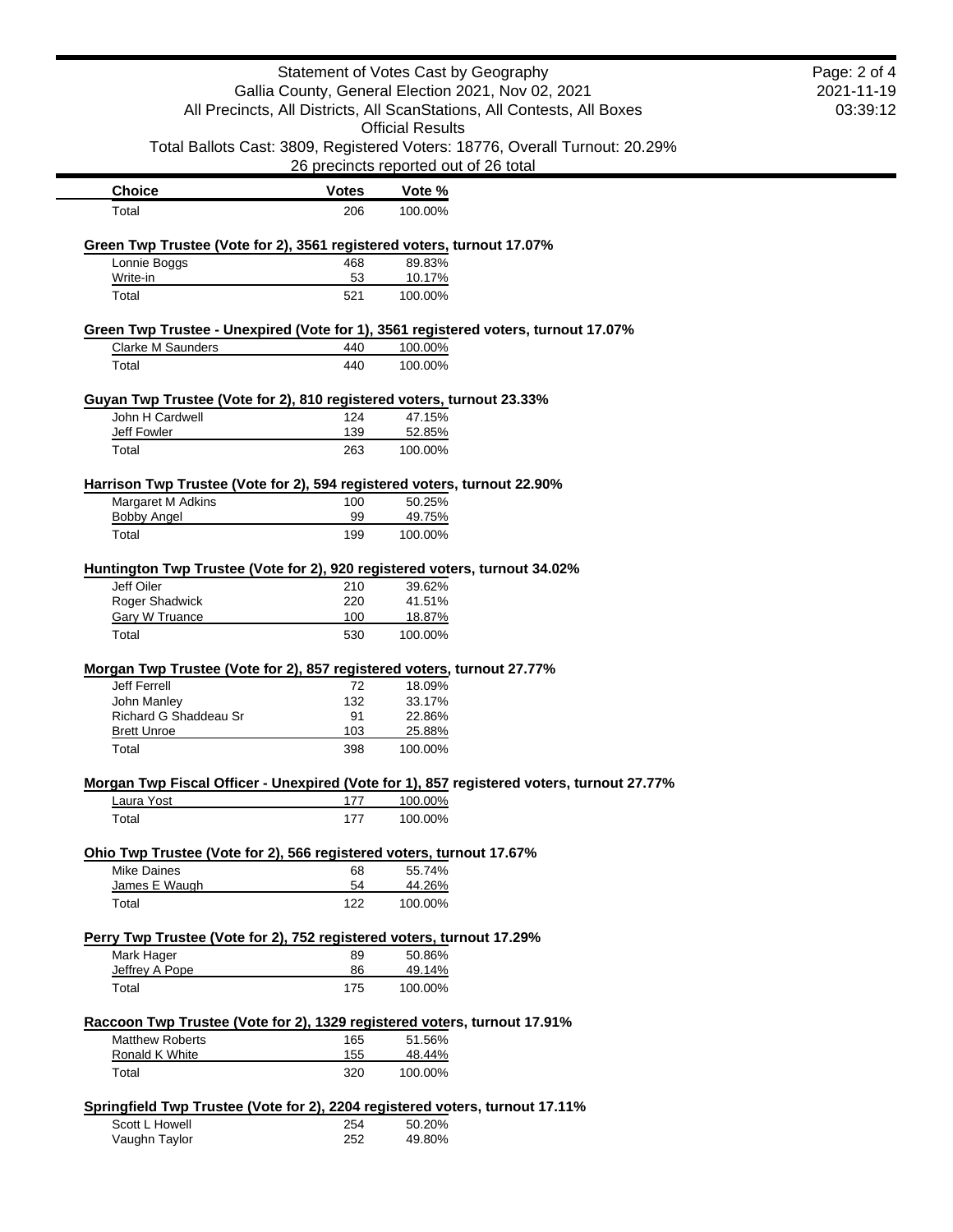| Statement of Votes Cast by Geography<br>Gallia County, General Election 2021, Nov 02, 2021<br>All Precincts, All Districts, All ScanStations, All Contests, All Boxes | Page: 3 of 4<br>2021-11-19<br>03:39:12 |                                                                                                                                                 |  |
|-----------------------------------------------------------------------------------------------------------------------------------------------------------------------|----------------------------------------|-------------------------------------------------------------------------------------------------------------------------------------------------|--|
|                                                                                                                                                                       |                                        | <b>Official Results</b><br>Total Ballots Cast: 3809, Registered Voters: 18776, Overall Turnout: 20.29%<br>26 precincts reported out of 26 total |  |
| <b>Choice</b>                                                                                                                                                         | <b>Votes</b>                           | Vote %                                                                                                                                          |  |
| Total                                                                                                                                                                 | 506                                    | 100.00%                                                                                                                                         |  |
| Walnut Twp Trustee (Vote for 2), 478 registered voters, turnout 31.59%                                                                                                |                                        |                                                                                                                                                 |  |
| Steven Glen Owens                                                                                                                                                     | 75                                     | 46.88%                                                                                                                                          |  |
| Nicholas Tabor<br>Total                                                                                                                                               | 85<br>160                              | 53.12%<br>100.00%                                                                                                                               |  |
|                                                                                                                                                                       |                                        |                                                                                                                                                 |  |
| Gal-vin Gov Brd Dist #4 (Vote for 1), 2055 registered voters, turnout 23.45%<br>Phyllis J Fowler                                                                      | 332                                    | 100.00%                                                                                                                                         |  |
| Total                                                                                                                                                                 | 332                                    | 100.00%                                                                                                                                         |  |
|                                                                                                                                                                       |                                        |                                                                                                                                                 |  |
| Gal-vin Gov Brd Dist #6 (Vote for 1), 2855 registered voters, turnout 20.70%                                                                                          |                                        |                                                                                                                                                 |  |
| <b>Ernestine E Smith</b>                                                                                                                                              | 428                                    | 100.00%                                                                                                                                         |  |
| Total                                                                                                                                                                 | 428                                    | 100.00%                                                                                                                                         |  |
| Lawrence Governing Brd (Vote for 3), 393 registered voters, turnout 23.66%                                                                                            |                                        |                                                                                                                                                 |  |
| Phil Carpenter                                                                                                                                                        | 43                                     | 34.40%                                                                                                                                          |  |
| Ray Malone<br>Carla Salyer                                                                                                                                            | 47<br>35                               | 37.60%<br>28.00%                                                                                                                                |  |
| Total                                                                                                                                                                 | 125                                    | 100.00%                                                                                                                                         |  |
|                                                                                                                                                                       |                                        |                                                                                                                                                 |  |
| Fairland Sch Brd (Vote for 3), 285 registered voters, turnout 15.79%<br>Martin Appleton                                                                               | 21                                     | 28.38%                                                                                                                                          |  |
| <b>Jeff Bennett</b>                                                                                                                                                   | 27                                     | 36.49%                                                                                                                                          |  |
| <b>Gary Sowards</b>                                                                                                                                                   | 26                                     | 35.14%                                                                                                                                          |  |
| Total                                                                                                                                                                 | 74                                     | 100.00%                                                                                                                                         |  |
| Gallipolis Sch Brd (Vote for 2), 9295 registered voters, turnout 17.96%                                                                                               |                                        |                                                                                                                                                 |  |
| Lynn Angell                                                                                                                                                           | 964                                    | 46.10%                                                                                                                                          |  |
| <b>Alex Saunders</b>                                                                                                                                                  | 1127                                   | 53.90%                                                                                                                                          |  |
| Total                                                                                                                                                                 | 2091                                   | 100.00%                                                                                                                                         |  |
| Gallia Local Sch Brd (Vote for 3), 9088 registered voters, turnout 22.52%                                                                                             |                                        |                                                                                                                                                 |  |
| Jeffery A Halley                                                                                                                                                      | 1122                                   | 28.42%                                                                                                                                          |  |
| <b>Brent A Schultz</b>                                                                                                                                                | 894                                    | 22.64%                                                                                                                                          |  |
| Brandon Twyman                                                                                                                                                        | 1006<br>926                            | 25.48%                                                                                                                                          |  |
| Paula E Whitt<br>Total                                                                                                                                                | 3948                                   | 23.45%<br>100.00%                                                                                                                               |  |
|                                                                                                                                                                       |                                        |                                                                                                                                                 |  |
| Symmes Valley Sch Brd (Vote for 3), 108 registered voters, turnout 44.44%                                                                                             |                                        |                                                                                                                                                 |  |
| Steven D Brown<br>Uriah Cade                                                                                                                                          | 21<br>35                               | 19.63%<br>32.71%                                                                                                                                |  |
| Tammie L Myers                                                                                                                                                        | 4                                      | 3.74%                                                                                                                                           |  |
| <b>Josh Saunders</b>                                                                                                                                                  | 27                                     | 25.23%                                                                                                                                          |  |
| Derek L Wilson                                                                                                                                                        | 20                                     | 18.69%                                                                                                                                          |  |
| Total                                                                                                                                                                 | 107                                    | 100.00%                                                                                                                                         |  |
| Health District (Vote for 1), 18776 registered voters, turnout 20.29%                                                                                                 |                                        |                                                                                                                                                 |  |
| FOR THE TAX LEVY                                                                                                                                                      | 2161                                   | 57.98%                                                                                                                                          |  |
| <b>AGAINST THE TAX LEVY</b>                                                                                                                                           | 1566                                   | 42.02%                                                                                                                                          |  |
| Total                                                                                                                                                                 | 3727                                   | 100.00%                                                                                                                                         |  |
| City Charter (Vote for 1), 2195 registered voters, turnout 16.99%                                                                                                     |                                        |                                                                                                                                                 |  |
| Yes                                                                                                                                                                   | 330                                    | 92.44%                                                                                                                                          |  |
| No                                                                                                                                                                    | 27                                     |                                                                                                                                                 |  |
|                                                                                                                                                                       |                                        | 7.56%                                                                                                                                           |  |

03:39:12